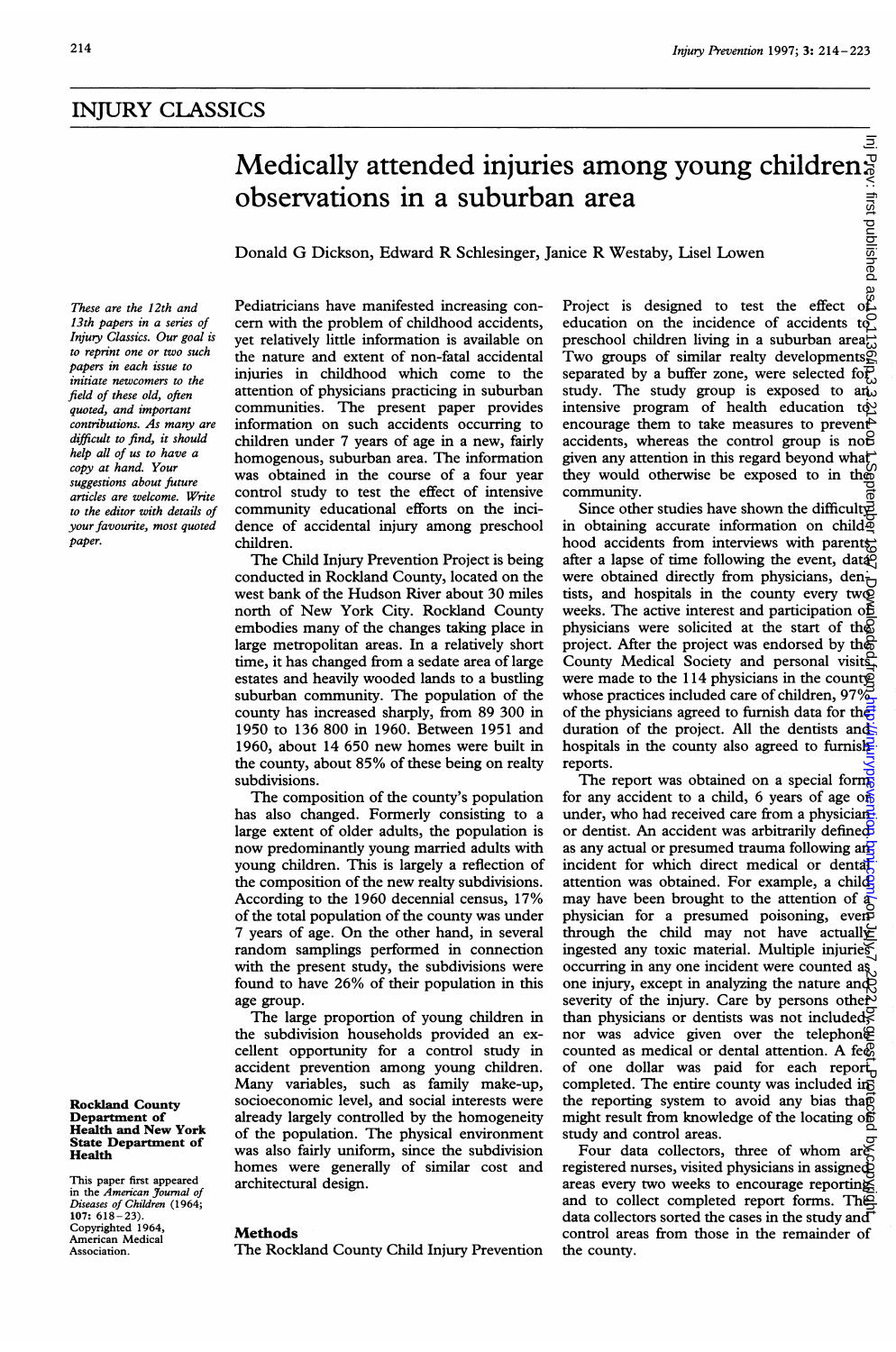The actual count of children living in the study and control areas, by age (from recorded date of birth) and sex, was obtained from the school census for the school districts involved in the total study area. Because of the rapidly changing school population, special efforts had been made by the schools to ensure the reliability of the census of preschool and school children. There were 9206 children in the age group under 7 years in the area. There was a small excess of males, the greatest difference by sex being among the <sup>1</sup> year olds (table 1).

# Results

Baseline data on injuries among the total study group covered the year from December 1, 1960 to November 30, 1961, before any of the group had been exposed to any special efforts in accident prevention. The total of 1137 injuries represented an annual rate of 124 per 1000 children under 7 years of age (table 2). This is considerably higher than the rate of 80 per 1000 children of the same age in the study conducted in Washtenaw County, Mich.<sup>1</sup> The Washtenaw County data were based on interviews with parents covering events during the year preceding the interview, and its definition of injuries included any incidents resulting in expenditure of funds or in the injured person's being kept away from usual activities, in addition to the sole criterion of medical or dental attention used in the Rockland County study. On the other hand, the Rockland County rate was considerably lower than the annual rate of 294 per 1000 children under 7 years of age found in the National Health Survey for July 1959-June 1961. The injuries counted in the National Health Survey were those occurring during the two weeks prior to the interview. Its definition of injury was somewhat broader than in the present study, since it covered injuries causing restriction of usual activities for a day or more, as well as those coming to medical attention.<sup>2</sup>

Table 1 Number of children under 7 years of age, by year of age

| Age (years) | Total | Male     | Female |
|-------------|-------|----------|--------|
| Under 1     | 1091  | 544      | 547    |
|             | 1167  | 630      | 537    |
| 2           | 1277  | 632      | 645    |
| 3           | 1462  | 765      | 697    |
| 4           | 1531  | 743      | 788    |
| 5           | 1402  | 726      | 676    |
| 6           | 1276  | ٠<br>672 | 604    |
| Total       | 9206  | 4712     | 4494   |

Table 2 Number of injuries and injury rate, by age

| Age (years)      | Total injuries | Injury rate per 1000 |
|------------------|----------------|----------------------|
| Under 1          | 37             | 34                   |
| -1               | 158            | 135                  |
| $\boldsymbol{2}$ | 228            | 179                  |
| 3                | 199            | 136                  |
|                  | 190            | 124                  |
| $\frac{4}{5}$    | 178            | 127                  |
| 6                | 147            | 115                  |
| Total            | 1137           | 124                  |

The injury rate was decidedly higher at 2 years of age (179 per 1000 children) than in any other age group (table 2). The low rate of 34 per 1000 was found among infants under <sup>1</sup> year of age. Otherwise, the injury rate varied within a narrow range of 115 to 136 per 1000 children.

Boys had higher accidental injury rates than girls at all ages, except under <sup>1</sup> year (table 3). The overall accidental injury rate was 146 per 1000 boys and 100 per 1000 girls. Two year old boys suffered the highest rate of accidents of any age-sex groups, the rate in this group being more than 75% greater than in any other age-sex group.

# TYPES OF ACCIDENTS

Falls were the cause of 551 accidental injuries, or 48% of the total (table 4). Blows or collision with objects totaled <sup>182</sup> (16%), and contact with sharp or rough objects accounted for 121 accidents (11%). Accidents involving bites or having the child caught in or between objects each constituted 6% of the total. There were 41 poisonings (4%), 31 accidents involving motor vehicles (3%), and 30 burns and scalds (3%). The general distribution of broad types of accidents was similar among boys and girls, although the boys appeared to suffer a disproportionate number of accidents involving sharp or rough objects.

Boys were involved in about 60% more falls from one level to another than were girls, but there was only <sup>a</sup> 29% difference between boys and girls in the number of falls on the same level. This might be related to differences in aggressiveness and adventuresomeness between the two sexes in the early years of growth and development. If it were related only to coordination, it might be expected that boys would also have disproportionately more falls on the same level, which was not the case. There was little variation in the number of injuries from falls from ages <sup>1</sup> through 5.

To measure the impact of falls, injuries caused by falls were ranked by severity (table 5). The 551 falls sustained by the children in

Table 3 Injury rate, by age and sex

|                | Male              |                         | Female            |                         |
|----------------|-------------------|-------------------------|-------------------|-------------------------|
| Age (years)    | No of<br>injuries | Injury rate<br>per 1000 | No of<br>injuries | Injury rate<br>per 1000 |
| Under 1        | 13                | 24                      | 24                | 44                      |
|                | 92                | 146                     | 66                | 123                     |
| $\overline{c}$ | 145               | 229                     | 83                | 129                     |
| 3              | 111               | 145                     | 88                | 126                     |
| 4              | 124               | 167                     | 66                | 84                      |
| 5              | 107               | 147                     | 71                | 105                     |
| 6              | 94                | 140                     | 53                | 88                      |
| Total          | 686               | 146                     | 451               | 100                     |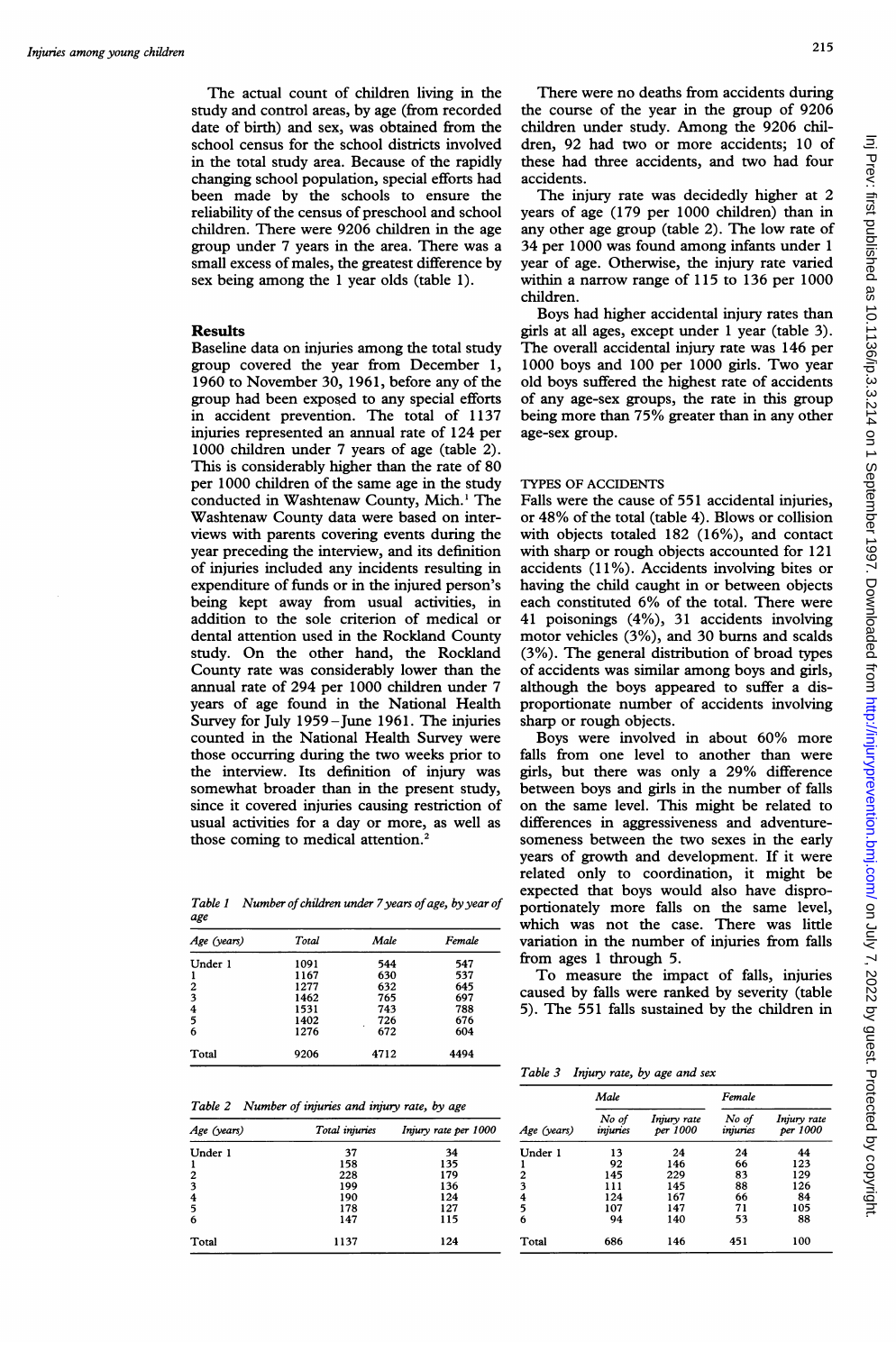Table 4 Major types of accidents occurring to children, by sex

| Type of accident             | Total | % of total<br>accidents | Males | % of total<br>accidents | <b>Females</b> | % of total<br>accidents |
|------------------------------|-------|-------------------------|-------|-------------------------|----------------|-------------------------|
| All falls                    | 551   | 48                      | 323   | 47                      | 228            | 51                      |
| Blows or collision           | 182   | 16                      | 116   | 17                      | 66             | 15                      |
| Sharp or rough object        | 121   | 11                      | 86    | 13                      | 35             | 8                       |
| Caught in or between objects | 66    | 6                       | 42    | 6                       | 24             | 5                       |
| <b>Bites</b>                 | 65    | 6                       | 35    | 5                       | 30             |                         |
| Poisonings                   | 41    | 4                       | 19    |                         | 22             |                         |
| Motor vehicle                | 31    | 3                       | 22    |                         | Q              | $\overline{c}$          |
| Burns and scalds             | 30    | 3                       | 18    |                         | 12             | 3                       |
| All other accidents          | 50    | 4                       | 25    |                         | 25             |                         |
| Total                        | 1137  | 100                     | 686   | 100                     | 451            | 100                     |

## Table 5 Injuries from falls by nature of injury

| Nature of injury and rank of severity                   | No  | Injury rate<br>per 1000 |
|---------------------------------------------------------|-----|-------------------------|
| 1. Cerebral concussion with loss of<br>consciousness    | ۹   |                         |
| 2. Fracture                                             | 56  | 6                       |
| 3. Teeth cracked or lost                                | 26  | 3                       |
| 4. Laceration and suture                                | 236 | 26                      |
| 5. Foreign body or eye penetration                      | 4   | 0.5                     |
| 6. Puncture of skin                                     | 7   |                         |
| 7. Cerebral concussion without loss of<br>consciousness | 13  |                         |
| 8. Sprain or strain                                     | 22  | 2                       |
| 9. Bruise or contusion                                  | 80  | 9                       |
| 10. Laceration without suture                           | 119 | 13                      |
| 11. Abrasion                                            | 45  | 5                       |
| 12. Other injuries                                      | 13  |                         |
| 13. No significant injury                               | 5   |                         |
| Total injuries                                          | 635 |                         |
| Total accidents                                         | 551 |                         |

the study resulted in a total of 635 recorded injuries. More than half of the injuries are in the top seven categories of severity. About 39% were lacerations requiring sutures. There were 55 fractures as a result of falls; these constituted 72% of all fractures.

Another measure of the severity of falls and their resultant injuries was the amount of care needed. About 61% of the children injured by falls made two or more visits for medical or dental care, compared with 48% of the children involved in other types of accidents.

# LOCATION OF ACCIDENTS

A total of <sup>501</sup> (about 45%) of the accidents occurred indoors, all but 6% of those with location specified being in the home (table 6). The kitchen was the most frequent site of these accidents, with the bedroom a close second. The recreation room and basement combined were next in order.

About 55% of the accidents took place out of doors, with the yard outranking all other sites, indoors or out (table 7). More than 26% of all accidents are known to have occurred in the yard. This may be related to the inaccessibility of supervised public play areas and the large amount of play equipment in the yards. The street was far behind the yard as the site of outdoor accidents, but it outranked any single indoor site. Accidents occurring inside an automobile or bus accounted for 42, or 3.7%, of the total. Schools were the site of 13 accidents, but this small number was to be expected because of the age distribution of the

Table 6 Location of indoor accidents

|                 | No  | Injury rate<br>per 1000 |             |  |
|-----------------|-----|-------------------------|-------------|--|
| Kitchen         | 107 | 12                      |             |  |
| Bedroom         | 97  | 11                      |             |  |
| Living room     | 76  | 8                       | Prev: first |  |
| Recreation room | 45  | 5                       |             |  |
| <b>Basement</b> | 33  | 4                       |             |  |
| <b>Stairs</b>   | 32  | $\overline{\mathbf{3}}$ |             |  |
| Bathroom        | 21  | $\frac{2}{2}$           |             |  |
| Store           | 14  |                         |             |  |
| School          | 11  |                         |             |  |
| Other           | 24  | 3                       |             |  |
| Unspecified     | 41  | 4                       | published   |  |
| Total           | 501 | 54                      | Ձ           |  |
|                 |     |                         |             |  |

Figures exclude two accidents with location unknown.

| rigures exclude two accidents with location unknown.<br>Table 7 Location of outdoor accidents |        |                         | 10.1136/ip.3,3.      |
|-----------------------------------------------------------------------------------------------|--------|-------------------------|----------------------|
|                                                                                               | No     | Injury rate<br>per 1000 | ż<br>4               |
| Yard                                                                                          | 300    | 33                      |                      |
| Street                                                                                        | 113    | 12                      |                      |
| Driveway                                                                                      | 35     | 4                       |                      |
| Porch                                                                                         | 22     | $\frac{2}{2}$           |                      |
| Steps                                                                                         | 19     |                         |                      |
| Playground                                                                                    | 16     |                         |                      |
| Garage                                                                                        | 14     | $\overline{c}$          |                      |
| School                                                                                        | 13     | $\mathbf{I}$            |                      |
| Inside motor vehicle                                                                          | 42     | 5                       |                      |
| Woodlands                                                                                     | 9<br>4 | ı<br>$0.5$              |                      |
| Home swimming pool<br>Other                                                                   | 18     |                         |                      |
| Unspecified                                                                                   | 29     | $\frac{2}{3}$           | on 1 September 1997. |
| Total                                                                                         | 634    | 69                      | Do<br>S              |

Figures exclude two accidents with location unknown.

vnloaded

child population under study.

Although backyard wading and swimming pools were in evidence, both as individual  $\sigma$ neighborhood enterprises, they did not figure significantly in the accident picture. Home pools were the location of only four accidents and all were falls. Perhaps the mothers are aware of this possible hazard and supervise pool activities; gathering around the pool tends to be a neighborhood activity, thus providing adult supervision and discipline of pool use. Apparently, the off-hours water hazard of the pool did not pose a problem, at least during the year of baseline data collection.

Stairs and steps, indoors and out, were involved in 51 accidents. Even if we assume that all were falls, these represent only 19%  $\bigoplus$ the total number of falls from on level to another. This might be interpreted to indicate that parents are more aware of the accidents potential of stairs and therefore protect their children on the stairs in the early years. On the other hand, children may be more stable when negotiating stairs than when climbing  $o\hat{H}$ furniture, play equipment, ladders, or treesp The Cape Cod and split level homes have stairs from one level to another, and even ranch styl $\frac{8}{2}$ homes have stairs of some sort leading  $t\mathbf{g}$ recreation rooms or basements. lni Prev: first published as 10.1136/ip.3.13.12.14 on 1 0.00 remed by gright. http://gright.big/ip.3.214 on 2022.by gright. Brev: first published from Brught. Brev: first published from Brught. Brev: first published by gr

Many of the suburban families have recently moved from city apartments, so that we had anticipated that stairs and rooms on different levels would create an accident situation. However, since the largest number of accidents occurred in the yard and street, we suspect that the drastic change in play habits and the variety